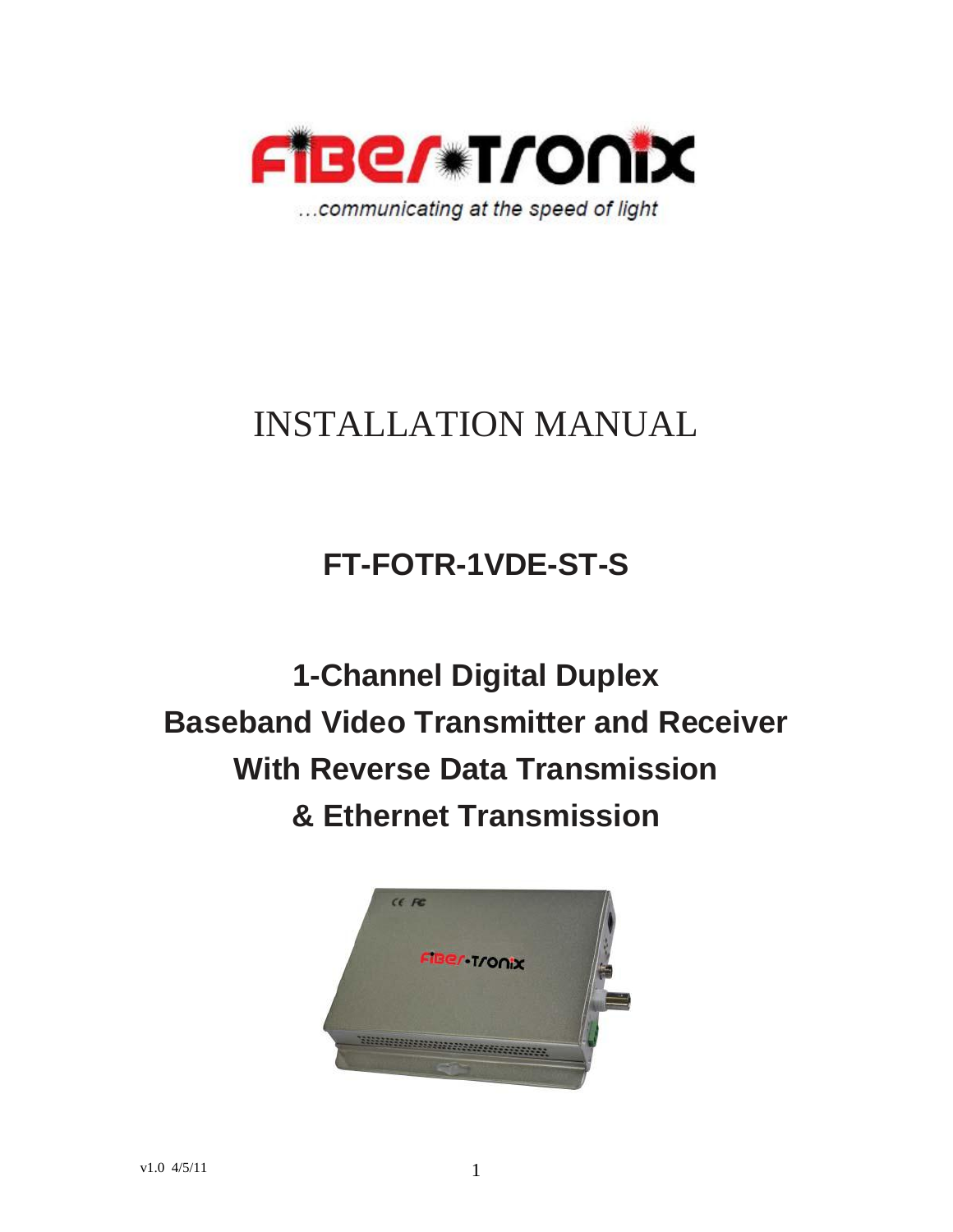## **PACKAGE CONTENTS**

This package contains:

One each FT-FOTR-1VDE-ST-S 1-channel baseband video transmitter and receiver Two 5VDC power supplies One installation manual

## **PRODUCT DESCRIPTION**

The FT- FOTR-1VDE-ST-S fiber optic transmitter/receiver supports the transmission of a single baseband video channel, a reverse data signal and Ethernet over one strand of single-mode fiber optic cable. This product is compatible with all standard video pattern signals. Power, optical signal, video signal and data signal are easily inspected through LED indicators directly on the units. The transmitter and receiver combination supports transmission distances for optical loss budgets of less than 18 dB.

### **SPECIFICATIONS**

#### **FT-FOTR-1VDE-ST-S**

Specifications (Typical)

| Optical Wavelength<br>1.            | 1310nm / 1550nm                          |
|-------------------------------------|------------------------------------------|
| Fiber Type<br>2.                    | Single-mode 9/125um                      |
| Maximum Link Distance<br>3.         | 12.5 miles                               |
| Connector<br>4.                     | Simplex ST/PC                            |
| Acceptable Loss Budget<br>5.        | 18dB                                     |
| Number of Video Inputs<br>6.        | 1                                        |
| Video Connector<br>$\overline{7}$ . | <b>BNC Female</b>                        |
| Transmitter Input Impedance<br>8.   | $75\Omega$ unbalanced                    |
| Receiver Output Impedance<br>9.     | $75\Omega$ unbalanced                    |
| 10. Video Bandwidth per Channel     | $50Hz - 6.5MHz$                          |
| 11. Video SNR                       | $>60$ dB                                 |
| 12. Differential Gain               | $< 1\%$                                  |
| 13. Differential Phase              | $1^{\circ}$                              |
| <b>14. Tilt</b>                     | $< 1\%$                                  |
| 15. Data Rate                       | $0 - 115Kbps$                            |
| 16. Data Connector                  | <b>Terminal Block</b>                    |
| 17. Data Interface                  | RS485, RS422 or RS232                    |
| 18. Baud Rate Per Channel           | $0 - 100$ Kbps                           |
| 19. Bit Error Rate                  | $10^{-9}$                                |
| 20. Data Connector                  | <b>Terminal Block</b>                    |
| 21. Ethernet Standard               | IEEE.802.3/802.3u, IEEE 802.1Q (VLAN)    |
| 22. Ethernet Data Rate              | 100M                                     |
| 23. Ethernet Interface Speed        | 10M/100M auto adjust, Duplex/Half Duplex |
| 24. Power Supply                    | 5VDC                                     |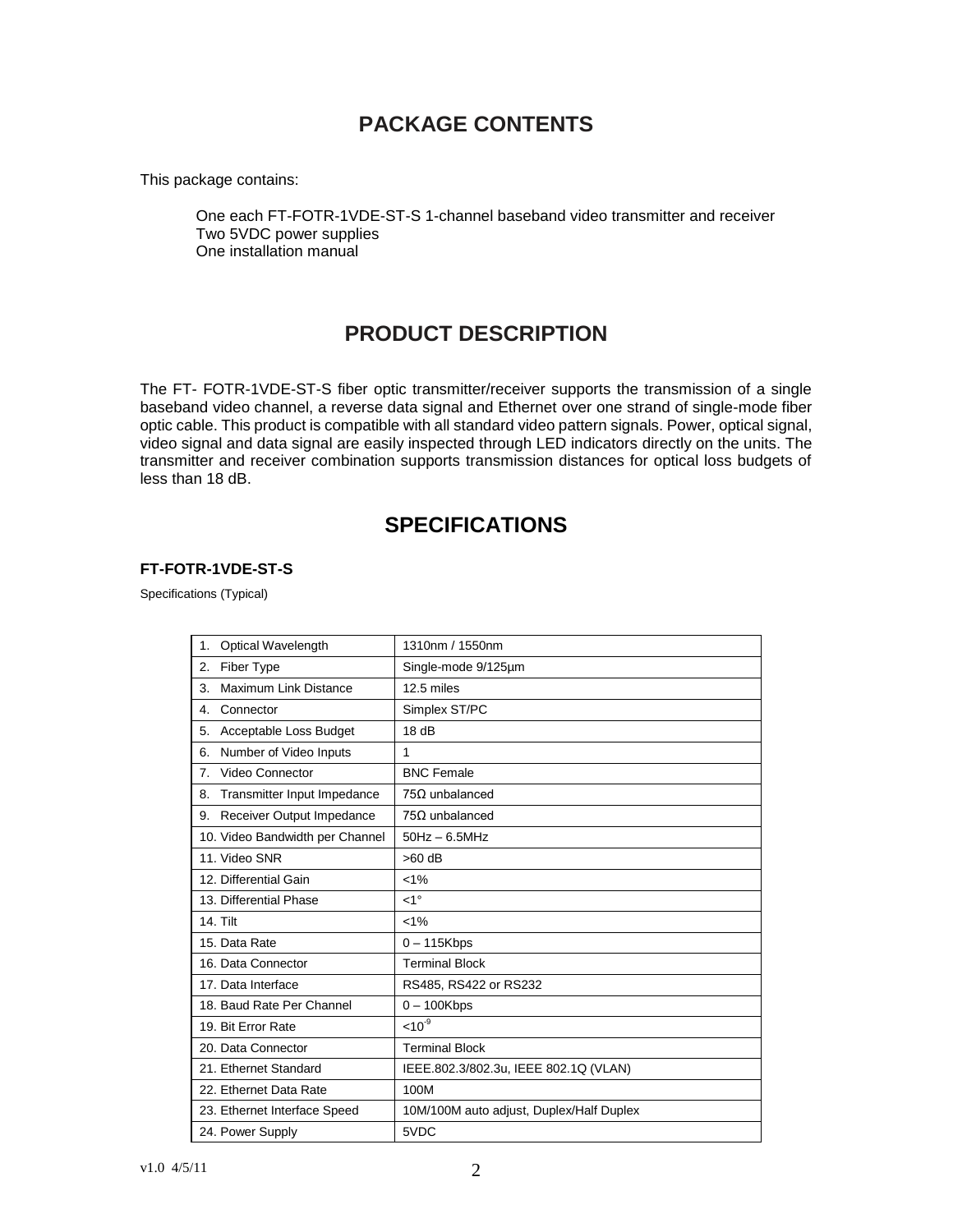| 25. Power Consumption           | $<$ 5W                   |
|---------------------------------|--------------------------|
| 26. Operating Relative Humidity | $0 - 95%$ non-condensing |
| 27. Operating Temperature       | 14°F – 122°F             |
| 28. Dimensions                  | 6.8"x5.2"x1.1" per unit  |
| 29. Weight                      | 11.3 oz. per unit        |

## **INSTALLATION AND OPERATION**



This symbol is intended to alert the user to the presence of important operating and maintenance (servicing) instructions.



This symbol is intended to alert the user to the presence of "dangerous voltage" within the product's enclosure that may be of sufficient magnitude to constitute a risk of electrical shock.

#### **CAUTION: To reduce the risk of electrical shock do not remove the cover or back of this unit. No user serviceable parts are inside.**

#### **CAUTION: To prevent electric shocks and risk of fire hazards, do not use other than specified power source.**

#### **1. UNPACKING and HANDLING**

Each unit is shipped assembled and factory tested.

Ensure that all accessories are removed from the container before discarding packing material

#### **2. MECHANICAL INSPECTION**

Inspect the front and rear of the equipment for shipping damage. Make sure the equipment is clean, and no connectors are broken, damaged, or loose. If equipment appears to be damaged or defective please contact your distributor or Fibertronix at 1-610-429-1511 for assistance.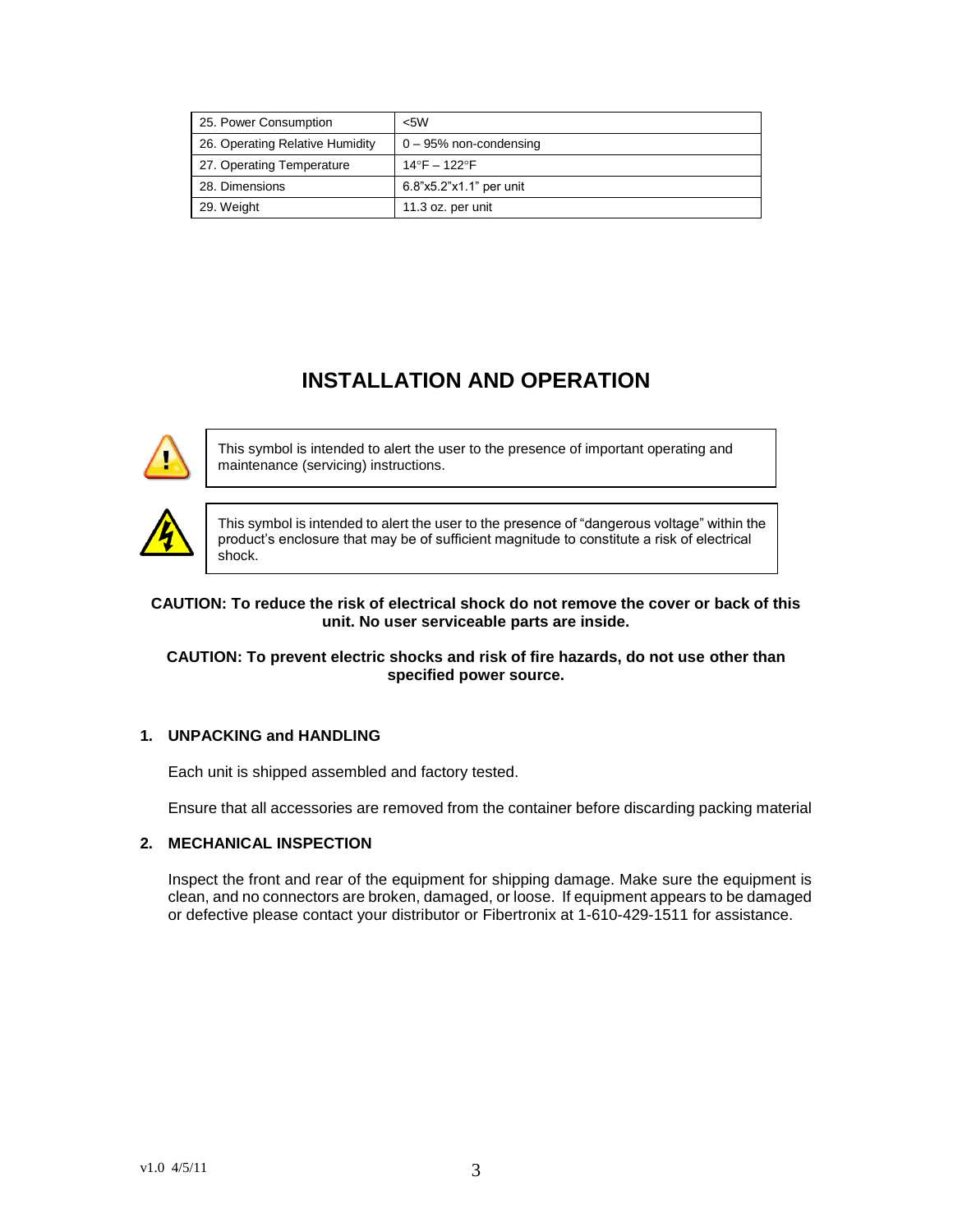#### **3. WIRING CONNECTIONS**



#### **Transmitter Front and Rear Panels**



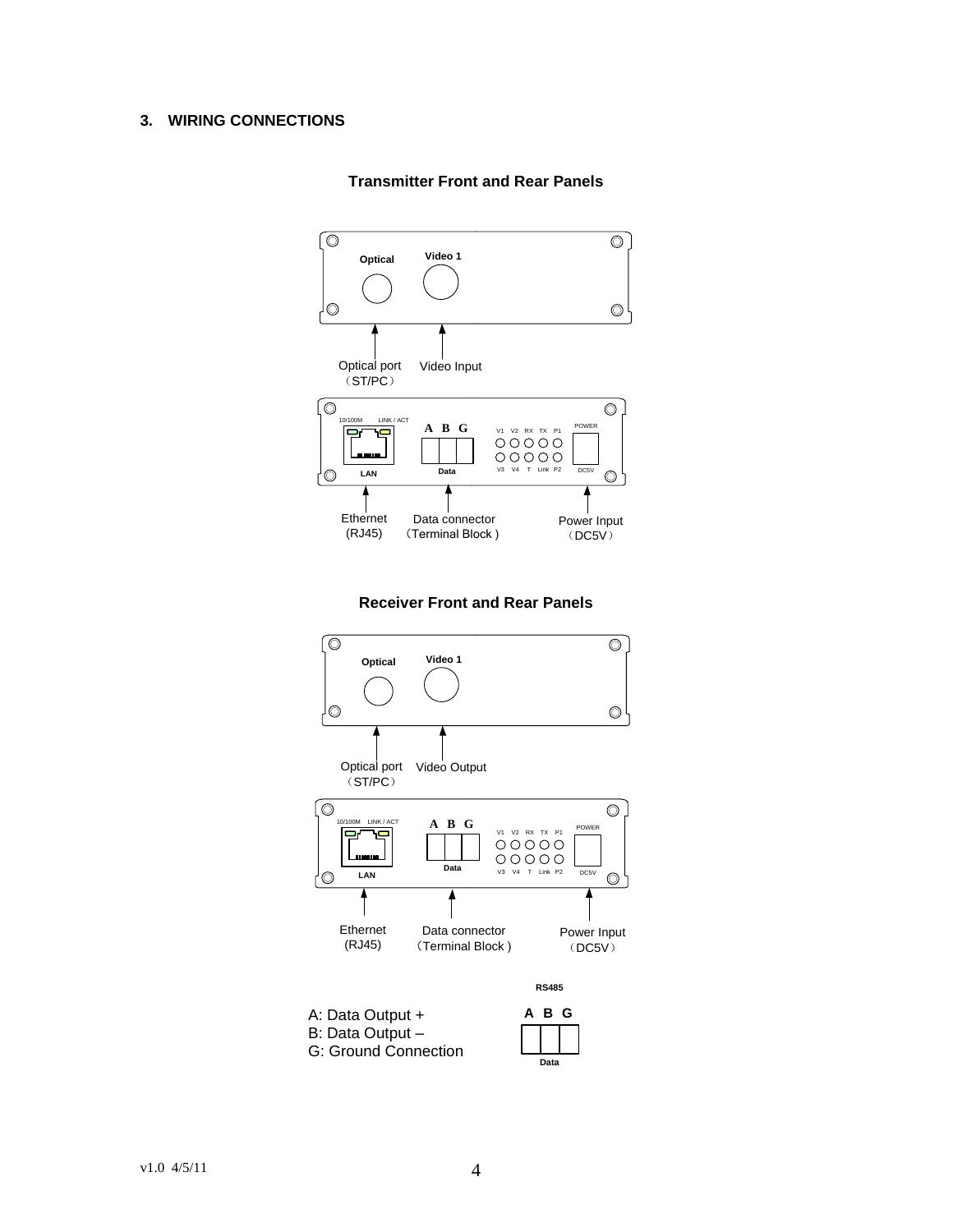- a. Plug the included power supplies in a 120VAC outlet. Each power supply's DC output adaptor connects respectively to the power input of the transmitter and receiver.
- b. Connect the transmitter and receiver's optical connectors with an ST/PC patch cable. The transmitter and receiver's Link Indicator Lights will indicate optical signals are transmitted and received normally.
- c. Connect the video source (e.g., camera) to the transmitter's video input port using quality 75Ω coaxial cable with BNC connectors.
- d. Connect the video monitor to the receiver's video output port using quality 75Ω coaxial cable with BNC connectors.
- e. Connect the data ports using the Ethernet RJ45 jack or the RS485 terminal block. If using the RS485 terminal block be sure the wiring configurations are consistent with the diagram above for both the transmitter and receiver.
- f. Indicator lights:
	- P1 and P2 LEDs display power status. A normal display indicates the input power supply is correct. An irregular display indicates the wrong input power or a problem with the unit's circuits.
	- Link LEDs display whether the optical signals are being transmitted and received correctly. On = Link, Off = No Link, Flash = Transmit or Receive activity.
	- V1, V2, V3 and V4 LEDs indicate whether the video signals are being transmitted and received correctly.
	- TX LED and RX LED respectively display data output and data input status.
	- **TLED** is not used.

#### **4. SPECIAL ATTENTION**

- a. Only use the power supplies included with these units. The use of other power supplies may damage the transmitter and/or receiver and void the warranty.
- b. The loss of optical fiber should be less than 18 dB. Any loss greater than 18 dB will compromise the receiver's ability to get the optical signals from the transmitter.
- c. Adhere to the equipment's in-door operating temperature and humidity specifications. Failure to do so may damage the equipment and void the warranty.

#### **5. TROUBLESHOOTING**

- a. No picture after applying power  $-$  (i) check all connectors and cables are securely connected to the video source, monitor, transmitter and receiver; (ii) ensure all power supplies are providing the correct voltage and current.
- b. No image or poor image quality determine if the optical signal loss is greater than 18 dB.
- c. The picture has ripples (i) check to see if the camera's power supply is experiencing AC ripple, if so a filter may be required; (ii) determine if the monitor is faulty; (iii) determine if other peripheral equipment is causing ripple and if so make the necessary adjustments.
- d. The picture background continuously changes color a fluorescent lamp's magnetic field may cause color roll, therefore, reduce the number of fluorescent lamps or increase the distance between the camera and the lamps.
- e. The picture appears smeared  $-$  (i) the camera's power supply voltage level may be unstable, therefore, try another power supply; (ii) ensure the camera and/or monitor cables are correctly connected and/or the cables are of the correct impedance.
- f. Other interference may require a Fibertronix ground loop isolation filter.